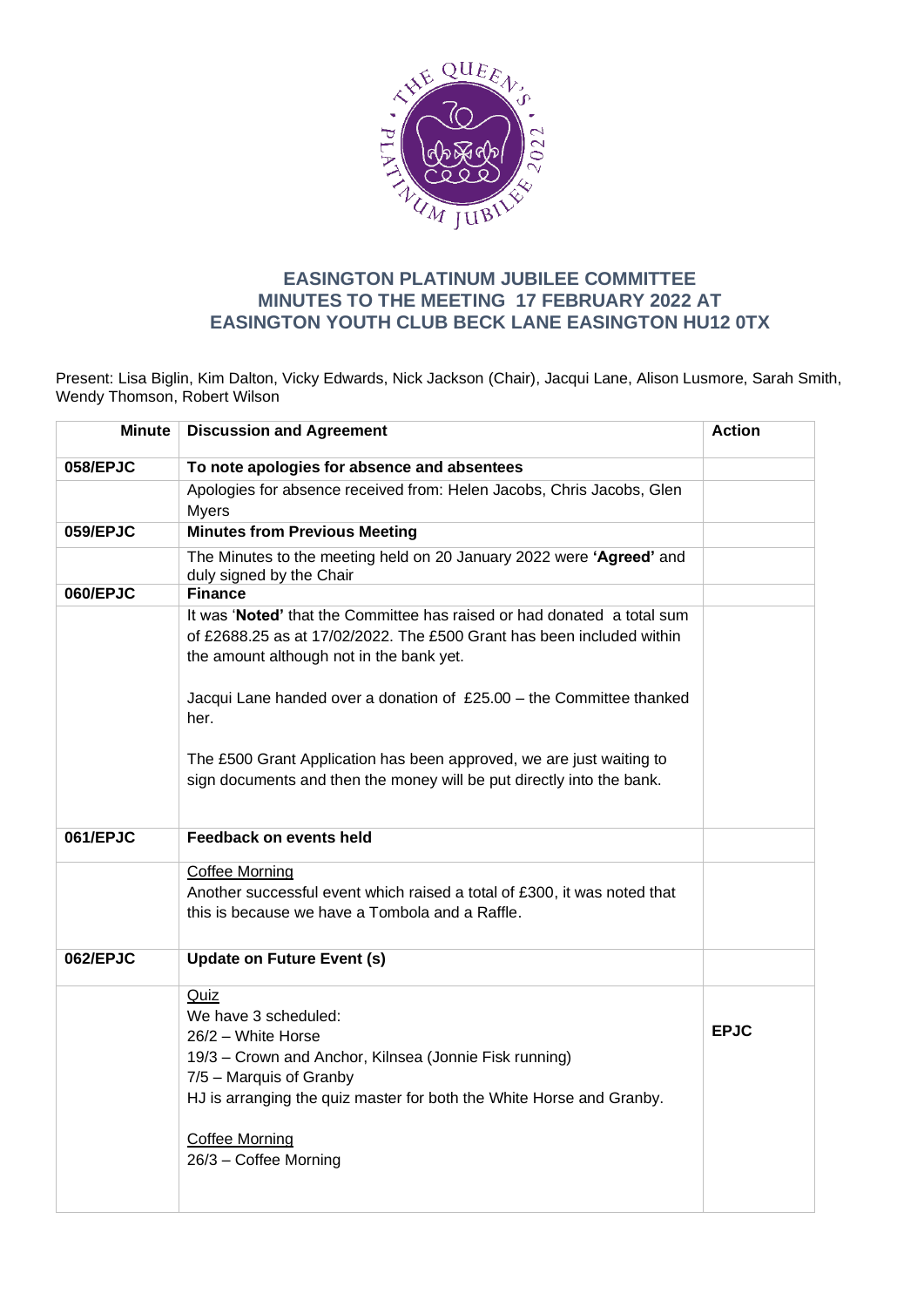|          | Afternoon Tea<br>Confirmation of 25 bookings to date. It was 'Agreed' that we should<br>purchase 25 bottles of 'Bucks Fizz', KD to see if these can be ordered<br>'Online' from ALDI website.<br>HJ has had a request from a MOP as to whether we can provide a<br>'Gluten Free' alternative? Following discussion, it was 'Agreed' that we<br>cannot – most is home baked, so we do not have necessary controls in<br>place to guarantee it is 'Gluten Free.'<br>We will need Tombola/Raffle prizes etc to cover all of the above events -<br>please ask around for support. | <b>KD/WT</b> |
|----------|-------------------------------------------------------------------------------------------------------------------------------------------------------------------------------------------------------------------------------------------------------------------------------------------------------------------------------------------------------------------------------------------------------------------------------------------------------------------------------------------------------------------------------------------------------------------------------|--------------|
| 063/EPJC | <b>Feedback from Committee Members</b>                                                                                                                                                                                                                                                                                                                                                                                                                                                                                                                                        |              |
|          | <b>Hog Roast</b><br>LB advised that she has had various communications with 'Hot Trotters'<br>re the day including timings - it was confirmed - Food to be served from<br>16:00 onwards. LB advised that they may only be able to provide one<br>serving station now (if necessary, Committee Members will help with<br>serving). Also, these timing(s) will fit in best with the Band at 19:00 until<br>11:00, and up to 16:00 (4.00PM) - Games etc for Young People -<br>including Face Painting (VE sorting)                                                               | <b>EPJC</b>  |
|          | <b>Licensing – Both events (Beacon and Fun Day)</b><br>KD advised that further information needed to apply for licence $-$ i.e.,<br>what is the finish time for the Band? 'Agreed' no later than 11.00 PM<br>asked for AL help as she has a personal licence - KD/AL will get together<br>to sort. Cost is £21.00.                                                                                                                                                                                                                                                            | <b>AL/KD</b> |
|          | <b>Outside Bar</b><br>SS advised that White Horse do not really have the facilities to run this -<br>'Agreed' not to bother - attendees to fetch own drink.                                                                                                                                                                                                                                                                                                                                                                                                                   |              |
|          | Stage<br>$KD$ confirmed the Stage is available $-$ we just need to arrange to collect<br>nearer to the date. Following a discussion, it was 'Agreed' that a stage is<br>not really required – the Band fetch their own equipment so not<br>necessary. Plus, a lot of effort putting up and someone being responsible<br>for taking down and returning,                                                                                                                                                                                                                        |              |
|          | Beacon<br>LB confirmed she has written to the Gas Companies - both Gassco and<br>Centrica have 'Agreed' they will put some money toward the cost of a<br>Beacon.<br>NJ confirmed he was still working on a solution to the Beacon a) to get it<br>manufactured, b) within a reasonable cost and c) we have not heard from<br>the Trustees of the Sports Field regarding siting it on their land.                                                                                                                                                                              |              |
|          | The alternative is to have $a - Gas$ Beacon at a cost of £490 plus VAT $-$<br>this just needs ordering before 29/4 to be received on time. This can then<br>be sited on the Youth Club field and all facilities are at hand to use if<br>necessary. It was 'Agreed' to proceed as it solves the issues being<br>raised. KD to order the Beacon.                                                                                                                                                                                                                               | <b>KD</b>    |
|          | <b>Fireworks</b><br>HJ sent an email with 'Costings' for the Firework display which was read<br>out – it was 'Agreed' not to proceed due to the cost involved. An<br>alternative of 'Sparklers' and/or Glow Sticks was suggested.                                                                                                                                                                                                                                                                                                                                             |              |
|          | <b>Flower Display - Church</b><br>KD advised that J Briglin has confirmed she is arranging a Flower Display<br>in the Church on Sunday, 5/6/2022, together with Sandwiches/Cake and<br>Tea/Coffee. Can the Committee provide a sum of money from the 'Fund                                                                                                                                                                                                                                                                                                                    |              |